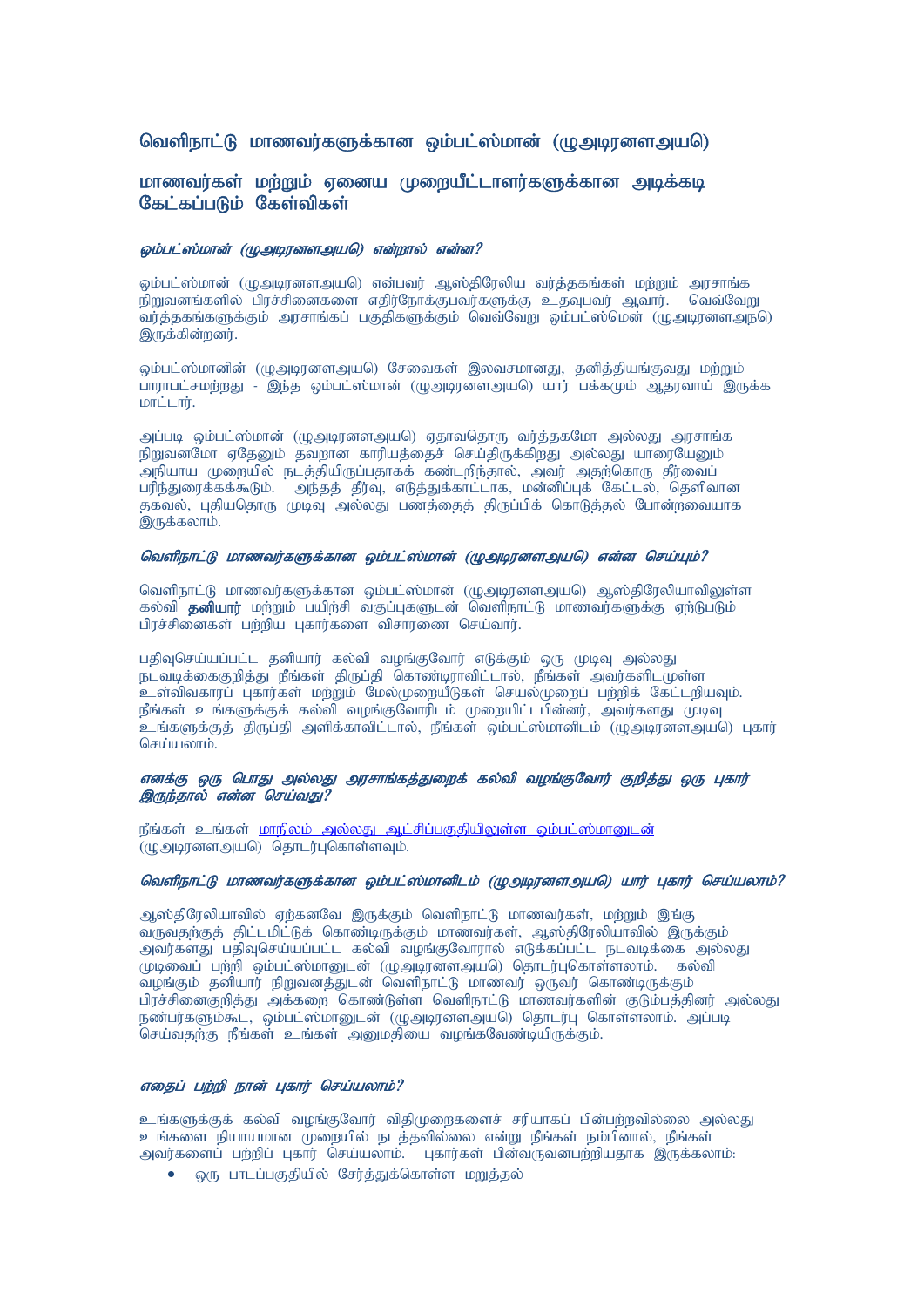- $\bullet$  கட்டணங்கள் மற்றும் பணத்தைத் திருப்பித் தருதல்
- பாடப்பகுதி அல்லது கல்வி வழங்குவோரை மாற்றுதல்
- பாடப்பகுதியில் முன்னேற்றம் அல்லது வருகைப்பதிவு
- பாடப்பட்டியலில் சேர்க்கப்படுதலை இரக்குச் செய்தல்
- உங்களுக்குக் கல்வி வழங்குவோரால் ஏற்பாடு செய்யப்பட்ட தங்குமிட வசகி அல்லது வேலை
- உங்கள் கல்விமுகவரால் வழங்கப்பட்ட பிழையான ஆலோசனை

ஆஸ்திரேலியாவில் அல்லது வெளிநாடுகளில் தங்களைப் பிரதிநிதிக்கும்படி இங்குள்ள கல்வி ்வழங்குவோருடன் உடன்படிக்கை கொண்டிருக்கும் கல்விமுகவர்களைப் பற்றிய புகார்களையும் வெளிநாட்டு மாணவர்கள் வம்பட்ஸ்மான் (மு.அமானளஅயுடு) விசாாணை செய்யலாம்.

உங்களுக்குக் கல்வி வழங்குவோர் சரியான நடவடிக்கை எடுக்கத் தவறினாலோ அல்லது ஒரு .<br>நடவடிக்கை எடுக்க நீண்டகாலம் எடுக்கும்போதோ, அதாவது சாதாரண காலவரையரைக்குள் .<br>உங்கள் முடிவுகளை வழங்காதிருத்தல் அல்லது உங்களுக்குக் கல்வி வழங்குவோரோடு நீங்கள் கொண்டிருக்கும் எழுத்து உடன்படிக்கையில் சேர்க்கப்பட்டுள்ள சேவைகள் .<br>உங்களுக்கு வழங்கப்படாதிருத்தல் போன்றவற்றைப் பற்றியும் நீங்கள் புகார் செய்யலாம்.

## வெளிநாட்டு மாணவர் எனப்படுபவர் யார்?

வெளிநாட்டு மாணவர் எனப்படுபவர் மாணவர் நுழைவு அனுமதியில் (விசா) ஆஸ்திரேலியாவில் கல்வி பயில்கிறவர் ஆவார். வெளிநாட்டு மாணவரை சர்வதேச மாணவர் என்றும் அமைக்கிறார்கள்.

நீங்கள் ஆஸ்திரேலியாவில் மாணவர் நுழைவு அனுமதியில் (விசா) இருந்தாலோ, அல்லது .<br>கூடிய விரைவில் இங்கு வாக் கிட்டமிட்டிருந்காலோ, உங்கள் பள்ளி, கல்லாரி அல்லது பதிவுசெய்யப்பட்ட கனியார் 'கல்வி வமங்குவோரோடு உங்களுக்குப் பிரச்சினை இருந்தாலோ. நீங்கள் ஒம்பட்ஸ்மானுடன் (ழுஅடிரனளஅயடு) தொடர்புகொள்ளலாம்.

#### $\bm{x}$ ல்வி வமங்குவோர் என்றால் என்ன?

அஸ்திரேலியாவில் கல்வி ம<u>ற்று</u>ம் பயிற்சி அளிக்கும் நிறுவனங்கள் பின்வரும் வெவ்வேறு ்பெயர்களை உள்ளடக்கும்: பள்ளி, கல்லூரி, கல்விக்கழகம், கல்வி நிறுவனம், பல்கலைக்கழகம், தொழில்நுட்ப மற்றும் மேற்படிப்பு (வுயுகுநு) மற்றும் பதிவுசெய்யப்பட்ட பயிற்சியளிக்கும் அமைப்பு (சுவுழு) போன்றவை ஆகும். இவர்கள் எல்லாம் 'கல்வி வமங்குவோர்' அவர்.

## தனியார் கல்வி வழங்குவோருக்கும் பொதுத்துறைக் கல்வி வழங்குவோருக்கும் என்ன  $G$ *QQ* $\Omega$ *IIIIIIII* $R$ ?

தனியார் வர்த்தகங்களாகச் செயல்படும் கல்வி வமங்குவோர் '**தனியார்** கல்வி வமங்குவோர்' என்று அழைக்கப்படுகிறார்கள். அரசாங்கத்தின் கல்வி வழங்குவோர் **'பொதுத்துறை** கல்வி வழங்குவோர்' என்று அமைக்கப்படுகிறார்கள்.

#### பதிவுசெய்யப்பட்ட கல்வி வழங்குவோர் என்றால் என்ன?

வெளிநாட்டு மாணவர்களைச் சேர்த்துக்கொள்வதற்கு முன்னர் கல்வி வழங்குவோர் எல்லாரும் ஆஸ்திரேவலியா அரசின் வெளிநாட்டு மாணவர்களுக்குரிய கல்விக் கழகங்கள் மற்றும் படிப்புப்பிரிவுகளுக்கான கமன்வெல்த் பதிவேட்டில் (ஊசுஐஊழுளு) பதிவு செய்திருக்க வேண்டும்.

உங்களுக்குக் கல்வி வழங்கும் நிறுவனமும் பாடக்கோப்பும் பதிவுசெய்யப்பட்டவையா என்பதைச் சரிபார்க்க நீங்கள் <mark>உச்உை ழள.னநநறச.பழஎ.யா</mark> என்னும் ஊசுஐஊழுளு இணையத்தளத்தைச் சென்று பார்வையிடலாம்.

## எனக்காக ஒம்பட்ஸ்மானுடன் (ழுஅடிரனளஅயடு) வேறு யாரேனும் தொடர்புகொள்ளலாமா?

ஆம். உங்களுக்கு வேறு யாராவது, அதாவது ஒரு நண்பர் அல்லது குடும்ப உறுப்பினர், ஒம்பட்ஸ்மானுடன் (ழுஅடிரனளஅயடு) தொடர்புகொள்வதை நீங்கள் விரும்பலாம். அப்படி செய்வதற்கு நீங்கள் உங்கள் அனுமதியை வழங்கவேண்டியிருக்கும்.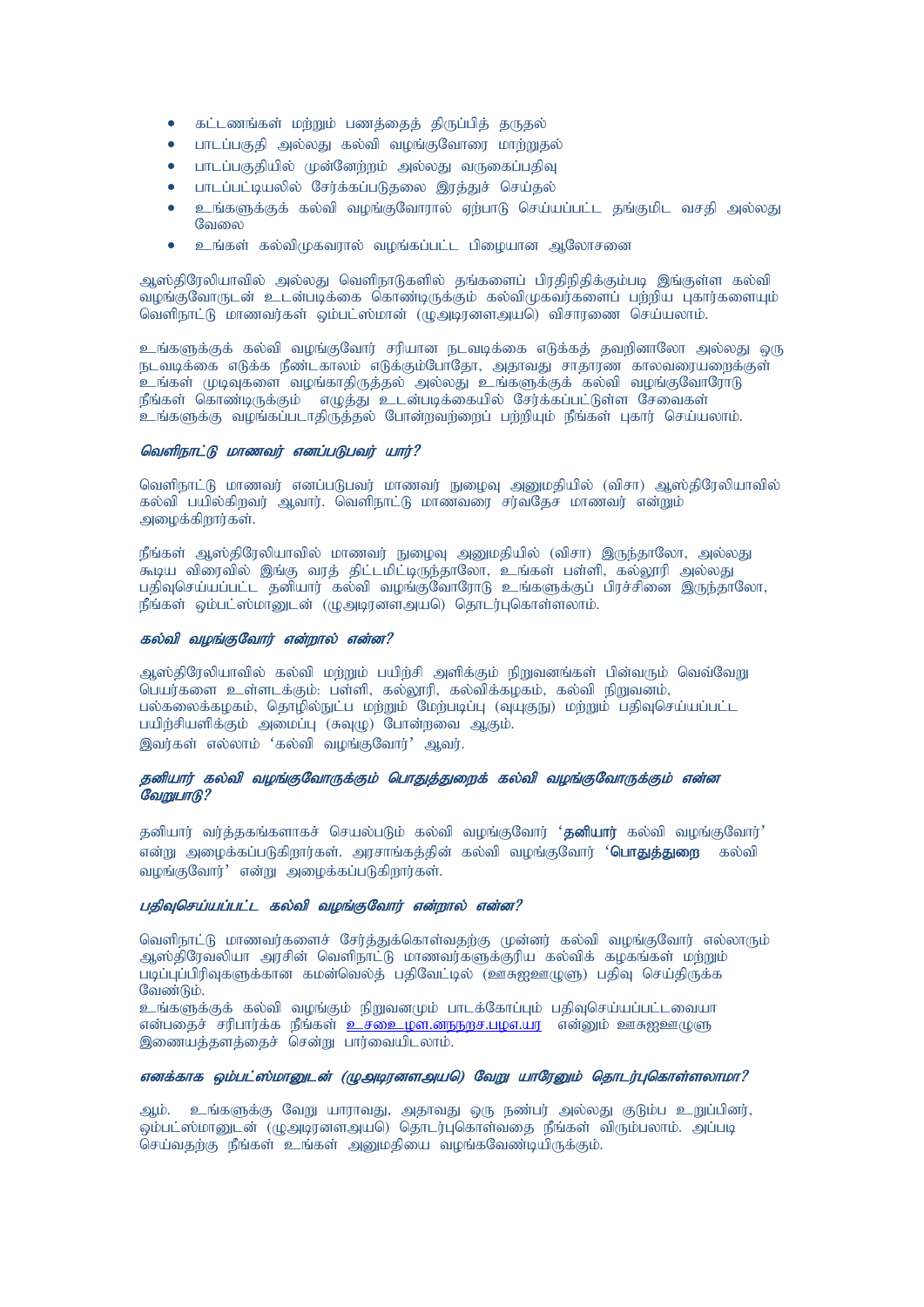அப்படிக் குழுவாக வெளிநாட்டு மாணவர்களுக்கு அதே பிரச்சினை இருக்குமானால், அவர்கள் ஒன்றுசேர்ந்து ஒம்பட்ஸ்மானிடம் (ழுஅடிரனளஅயடு) ஒரு புகாராகச் செய்யலாம்.

## புகார் செய்யும்போது நான் என் பெயரைக் கொடுக்கவேண்டுமா?

இல்லை, நீங்கள் எங்களிடம் உங்கள் பெயர் மற்றும் தொடர்பு விவரங்களைக் கொடுக்காமலே எங்களிடம் உங்கள் பிரச்சினையைச் சொல்லலாம் - இது அனாமபேயப் புகார் என்று அமைக்கப்படுகிறது.

நாங்கள் இந்த உங்கள் புகாரையும் கருத்தில்கொண்டு பார்வைியடுவோம். ஆயினும் .<br>உங்களைத் தொடர்புகொண்டு என்ன நடந்தது என்று உங்களிடம் தெரிவிக்கமுடியாது. மற்றும் பிரச்சினை என்ன என்பதைப் பொறுத்து, யார் இந்தப் பிரச்சினைக்கு ஆ்ளாகியிருக்கிறார்கள் என்று தெரியாமல் நாங்கள் இதைக் குறித்து விசாரிக்க முடியாமல் போகலாம். $\overline{\phantom{a}}$ 

#### எனது பிரச்சினையை ஒம்பட்ஸ்மான் (ழுஅழரனளஅயசு) எவ்வாறு விசாரணை செய்வர்?

நீங்கள் ஒரு பிரச்சினையைக் குறித்து எங்களோடு தொடர்புகொள்ளும்போது, நாங்கள் .<br>உங்களுக்கு எவ்வாறு உதவுவது என்று கவனமாக ஆராய்வோம். ஒருசில வழக்குகளில், ஒம்பட்ஸ்மான் (ழுஅடிரனள்அயடு) ஒரு புகாரை விசாரிக்காதுவிட முடிவு செய்யலாம். இதற்குப் பின்வருவன காரணமாக இருக்கலாம்:

- நீங்கள் முதலில் உங்களுக்குக் கல்வி வழங்குவோரிடம் புகார் செய்யாதிருக்கலாம், அல்லது
- வேறொரு நிறுவனம் உங்களுக்கு இன்னும் சிறப்பாக உதவக்கூடும்.

அப்படி நாங்கள் **விசாரிக்கவில்லை** என்று முடிவுசெய்தால், நாங்கள் என் என்று உங்களிடம் சொல்ல $\mathcal G$ வாம்.

அப்படி நாங்கள் உங்கள் புகாரை **விசாரிக்கச்செய்தால்** , நாங்கள் உங்களுக்குக் கல்வி வழங்குவோருடன் தொடர்புகொண்டு என்ன நடந்தது என்று கேட்போம். எங்களுக்குத் தேவையான தகவல் கிடைத்ததும், நாங்கள் உங்களுக்குக் கல்வி வழங்குவோர் அவர்களுக்குரிய விதிகள், கொள்கைகள் மற்றும் செயல்முறைகளைச் சரியாகப் பின்பற்றி .<br>இருக்கிறார்களா என்றும் உங்களை நியாயமான முறையில் நடத்தி இருக்கிறார்களா என்றும் ்பூடிவு செய்வோம். நாங்கள் உங்களிடம் நாங்கள் என்ன முடிவு எடுத்திருக்கிறோம் என்றும் எதனால் அந்த முடிவை எடுத்தோம் என்றும் சொல்வோம்.

கல்வித் தகுதிநிலை பற்றி ஒம்பட்ஸ்மான் (முஅடிரனளஅயடு) எந்தவொரு முடிவும் எடுக்கமுடியாது. எடுத்துக்காட்டாக, உங்களுக்குக் கல்வி வழங்குவோர் பாடப்பகுதிக்குரிய முன்னேற்றநிலையை அல்லது வருகைப்பதிவுக்குரிய தேவைகளை நீங்கள் அடையவில்லை  $\sim$ என்று முடிவு செய்திருந்தால், இதைக் குறித்துப் புதியதொரு முடிவினை நாங்கள் எடுக்கமுடியாது. அதற்குப் பதிலாக, நாங்கள் உங்களுக்குக் கல்வி வழங்குவோர் அவர்களது  $\mu$ முவினை எடுப்பதற்கு $\mu$ ன் விதி $\mu$ றைகளை முறையாகப் பின்பற்றி இருக்கிறார்களா மற்றும் ் ந்களை நியாயமான முறையில் நடக்கியிருக்கிறார்களா என்பதைப்பற்றி அராய்ந்து umin'i Gumib.

#### எனது புகாரை விசாரிக்க எவ்வளவு காலம் எடுக்கும்?

லரு புகாரை விசாரிக்க எடுத்துக்கொள்ளப்படும் நேரம் மாறுபட்டு இருக்கும். லருசில பிரச்சினைகள் எளிதில் தீர்க்கப்படக் கூடியதாக இருக்கலாம். அதே சமயம் ஒருசில பிரச்சினைகள் சிக்கல்மிக்கதாக இருக்குமானால், விசாரணைக்குக் கூடுதலான நேரம் எடுக்கக்கூடும். உங்கள் புகாரின் முன்னேற்றநிலையை உங்களுக்குக் தெரிவிக்குக் கொண்டிருப்போம்.

## எனது பிரச்சினையைச் சரிசெய்ய ஒம்பட்ஸ்மான் (ழுஅடிரனளஅயசெ) என்ன செய்யக்கூடும்.

அப்படி உங்களுக்குக் கல்வி வழங்குவோர் தவறு செய்திருந்தாலோ அல்லது அநியாயமாக நடந்திருப்பதாகவோ நாங்கள் கண்டறிந்தால், நாங்கள் அவர்களை, எடுத்துக்காட்டாக, பின்வருவனவற்றைச் செய்யச் சொல்லலாம்:

- மன்னிப்பக் கேட்டல்
- ஒரு முடிவை மாற்றுதல் அல்லது மறுபரிசீலனை செய்தல்
- தெளிவான தகவல் வழங்குதல்